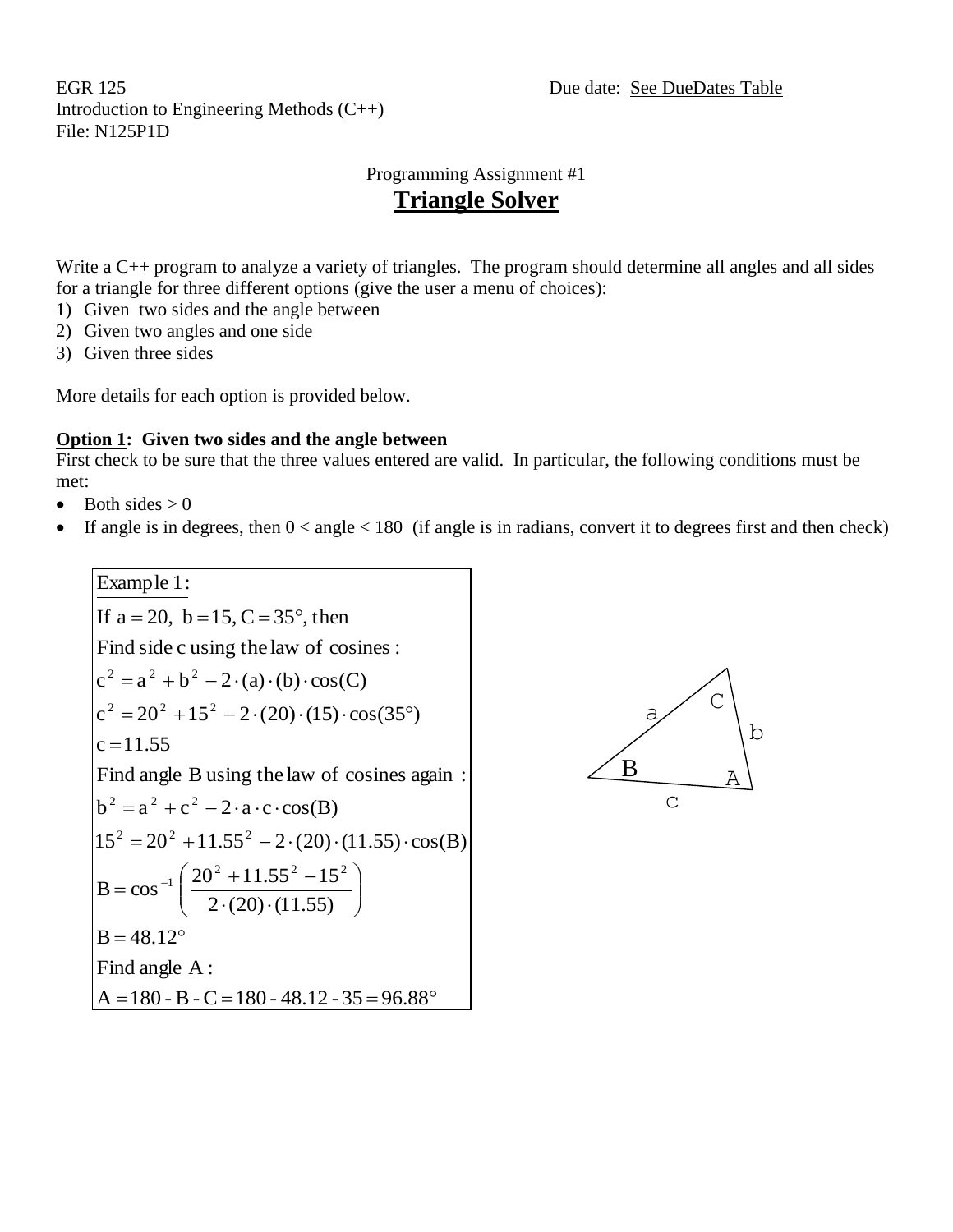#### **Option 2: Given two angles and one side**

First check to be sure that the three values entered are valid. In particular, the following conditions must be met:

- $\bullet$  Side > 0
- For each angle:  $0 < \text{angle} < 180$  (if angle is in radians, convert it to degrees first and then check)
- For the sum of the two angles entered:  $0 <$  Sum  $<$  180 (if angles are in radians, convert them to degrees first and then check)





#### **Option 3: Given three sides**

First check to be sure that the three sides entered form a valid triangle. For the triangle to be valid, 6 conditions must be met:

- $a > 0, b > 0, c > 0$
- $a < b+c$ ,  $b < a+c$ ,  $c < a+b$

Example 3:  
\nIf a = 20, b = 15, c = 10, then  
\nFind angle A using the law of cosines :  
\n
$$
a^2 = b^2 + c^2 - 2 \cdot b \cdot c \cdot cos(A)
$$
\n
$$
20^2 = 15^2 + 10^2 - 2 \cdot (15) \cdot (10) \cdot cos(A)
$$
\n
$$
A = cos^{-1} \left( \frac{15^2 + 10^2 - 20^2}{2 \cdot (15) \cdot (10)} \right)
$$
\n
$$
A = 104.48^\circ
$$
\nFind angle B using the law of cosines :  
\n
$$
b^2 = a^2 + c^2 - 2 \cdot a \cdot c \cdot cos(B)
$$
\n
$$
15^2 = 20^2 + 10^2 - 2 \cdot (20) \cdot (10) \cdot cos(B)
$$
\n
$$
B = cos^{-1} \left( \frac{20^2 + 10^2 - 15^2}{2 \cdot (20) \cdot (10)} \right)
$$
\n
$$
B = 46.57^\circ
$$
\nFind angle C :  
\nC = 180 - A - B = 180 - 104.48 - 46.57 = 28.95^\circ